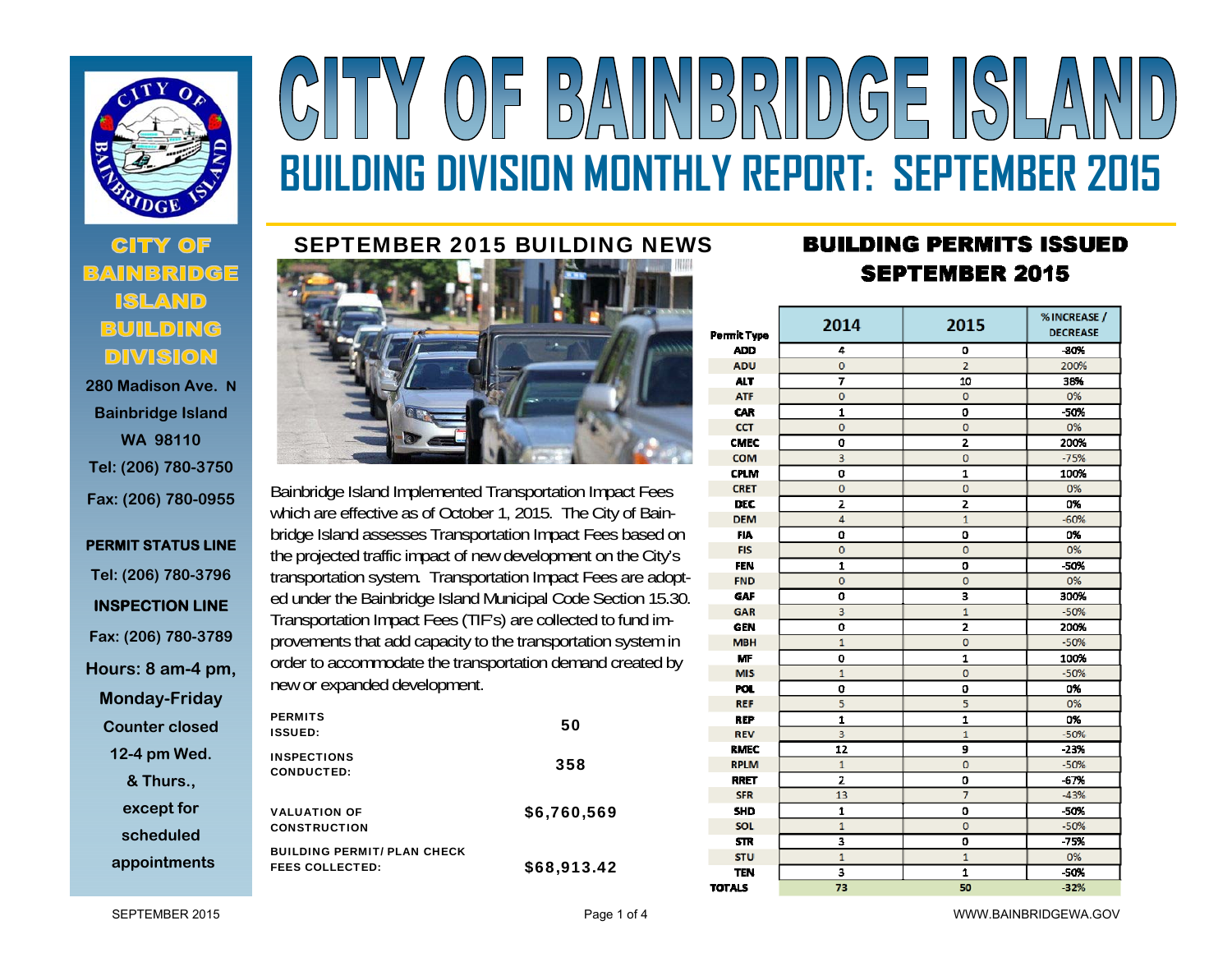# **Permits Issued**

| <b>Permit Type</b>                               | <b>Permit Number</b> | Applicant                                                       | <b>Project Description</b>                                                                                                               | <b>Project Address</b>                           | Date Issued | Valuation    |  |
|--------------------------------------------------|----------------------|-----------------------------------------------------------------|------------------------------------------------------------------------------------------------------------------------------------------|--------------------------------------------------|-------------|--------------|--|
| <b>Commercial Mechanical</b>                     | <b>BLD20870</b>      | SPORTSMAN PARK LLC                                              | Install 2 new 500 gallon LP Tanks. Remove 2 1000<br>gallon tanks.                                                                        | 9434 Coppertop Loop<br><b>NE</b>                 | 09/16/2015  |              |  |
| <b>Commercial Mechanical</b>                     | BLD20188MEC-A        | <b>ISLANDCRAFT 2.0 LLC</b>                                      | Installing a new 250 gallon LP Tank located outside of<br><b>Building A</b>                                                              | 12935 Islandcraft Ln<br><b>NE</b>                | 09/24/2015  |              |  |
| <b>Commercial Mechanical Total: 2</b>            |                      |                                                                 |                                                                                                                                          |                                                  |             |              |  |
| <b>Commercial Plumbing</b>                       | BLD21032             | BAINBRIDGE ISLAND CITY OF                                       | install/replace 2 drinking fountains                                                                                                     | 280 MADISON AVE<br>N                             | 09/21/2015  |              |  |
| <b>Commercial Plumbing Total: 1</b>              |                      |                                                                 |                                                                                                                                          |                                                  |             | \$0.00       |  |
| Commercial Tenant Improvement                    | <b>BLD20775</b>      | LINCOLN, HELENA                                                 | T. I. for adding Mechanical and plumbing to existing<br>office space for NEW denture making office.                                      | 115 HALL<br><b>BROTHERS LOOP</b><br>NW SUITE 105 | 09/10/2015  | \$3,500.00   |  |
| <b>Commercial Tenant Improvement</b> 1<br>Total: |                      |                                                                 |                                                                                                                                          |                                                  |             | \$3,500.00   |  |
| <b>Accessory Dwelling Unit</b>                   | BLD20949             | MILLER DANIEL N & LORI K                                        | Building a new 668 sq. ft. ADU                                                                                                           | 831 Grow Ave NW                                  | 09/24/2015  | \$103,880.68 |  |
| <b>Accessory Dwelling Unit</b>                   | BLD21045             | COHEN JORDAN T & JULIANNE                                       | Change of use from Office/Rec. Room to ADU                                                                                               | 4303 Blakely Ave NE 09/29/2015                   |             | \$1.00       |  |
| <b>Accessory Dwelling Unit Total: 2</b>          |                      |                                                                 |                                                                                                                                          |                                                  |             | \$103,881.68 |  |
| Alteration                                       | BLD20993             | PEOPLES TIMOTHY R & REGENA<br>A                                 | Remodel kitchen. Adding door to Coat Closet. Adding<br>door to Broom Closet and moving door in Pantry from<br>hallway to facing Kitchen. | 11995 ARROW<br>POINT DR NE                       | 09/08/2015  | \$1,500.00   |  |
| Alteration                                       | BLD20853             | AYDELOTTE THOMAS A & TESSA<br>М                                 | Remodel SFR Kitchen. Demo existing deck and<br>replace with 997 sq. ft. coved deck with outdoor<br>Kitchen.                              | 5317 Welfare Ave NE 09/10/2015                   |             | \$21,086.55  |  |
| Alteration                                       | BLD21021             | Lewis, Paul                                                     | revise interior walls                                                                                                                    | 11071 Manitou Beach 09/15/2015<br>Dr NE          |             | \$5,487.00   |  |
| Alteration                                       | BLD21027             | Seligman, David                                                 | Remove non-load bearing wall between Kitchen &<br>Living Room, replace hardwood floors and install new<br>cabnits and counter top.       | 637 Madison Ave N                                | 09/17/2015  | \$1,000.00   |  |
| Alteration                                       | BLD21007             | RIOS RAMIREZ JOSE M &<br>MORALESS TOCORONTE<br><b>MERCEDESE</b> | replace existing deck with smaller deck within original<br>footprint.                                                                    | 6418 NE Agate<br>Beach Ln                        | 09/18/2015  | \$4,000.00   |  |
| Alteration                                       | BLD21038             | TEN HOVE JACO B & BARBARA W                                     | Replace 2 windows. 1 in 3rd Floor Bedroom and 1 in<br>2nd Floor Kitchen.                                                                 | 654 MADISON AVE<br>N                             | 09/22/2015  | \$3,673.00   |  |
| Alteration                                       | BLD21039             | <b>COURTNEY THOMAS J &amp; MARY S</b>                           | Replace 3 windows located Kitchen, Bathroom and<br>Shed.                                                                                 | 5436 Rockaway<br>Beach Rd NE                     | 09/22/2015  | \$2,431.00   |  |
| Alteration                                       | BLD21040             | ALEXANDER ROBERT C & DEVON<br><b>KATHLEEN</b>                   | Replace 2 windows located Dinning Room area.                                                                                             | 6650 NE Bayview<br>Blvd                          | 09/22/2015  | \$2,290.00   |  |
| Alteration                                       | BLD21036             | <b>SCHEFSKY RICHARD J</b>                                       | Replace 4 windows                                                                                                                        | 11665 NE Sunset<br>Loop                          | 09/22/2015  | \$20,877.00  |  |
| Alteration                                       | BLD20964             | SMITH WORTHINGTON L &<br><b>ELIZABETH G</b>                     | Bathroom remodel, some plumbing.                                                                                                         | 1805 Eagle Harbor<br>Ln NE                       | 09/28/2015  | \$38,000.00  |  |
| <b>Alteration Total: 10</b>                      |                      |                                                                 |                                                                                                                                          |                                                  |             | \$100,344.55 |  |
| Deck                                             | <b>BLD20897</b>      | <b>MIDDLETON J</b>                                              | Extend existing porch to north side of house and<br>project out 14' toward street to form deck/carport.                                  | 15362 Washington<br>Ave NE                       | 09/18/2015  | \$4,716.45   |  |
| Deck                                             | <b>BLD20977</b>      | POELS GREGORY MICHAEL                                           | New 420 sq. ft. deck for SFR. Also replacing existing<br>window with new door.                                                           | 998 CURTIS LOOP<br>NE.                           | 09/24/2015  | \$8,883.00   |  |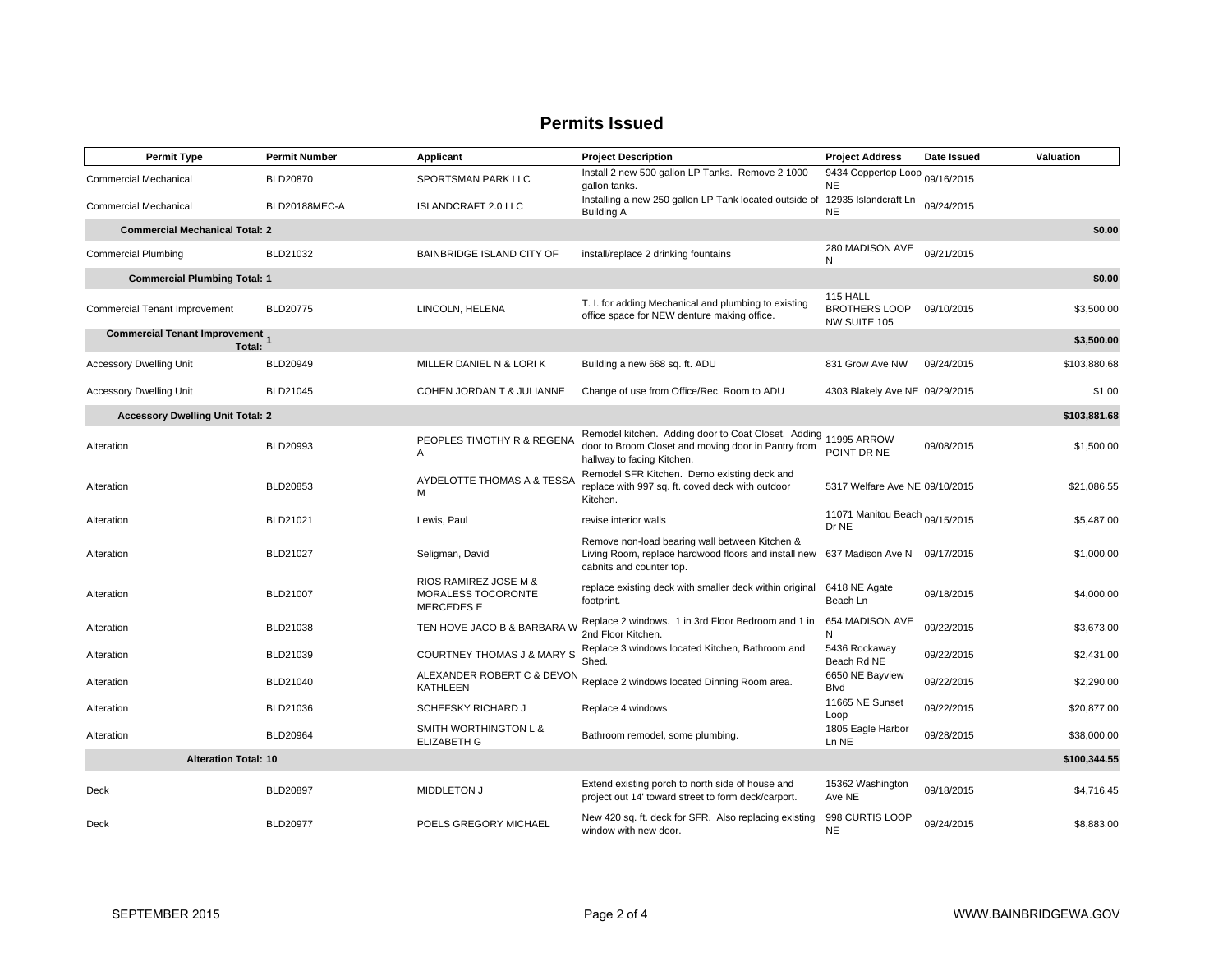# **Permits Issued**

|                                                  | <b>Permit Type</b>               | <b>Permit Number</b> | Applicant                                           | <b>Project Description</b>                                                                   | <b>Project Address</b>                         | Date Issued | Valuation      |  |
|--------------------------------------------------|----------------------------------|----------------------|-----------------------------------------------------|----------------------------------------------------------------------------------------------|------------------------------------------------|-------------|----------------|--|
| Deck Total: 2<br>\$13,599.45                     |                                  |                      |                                                     |                                                                                              |                                                |             |                |  |
| Demolition                                       |                                  | BLD21028             | JEFFERSON FINE<br><b>HOMEBUILDERS</b>               | Demo existing cemetary outbuildings                                                          | TBD Old Mill Road                              | 09/18/2015  |                |  |
|                                                  | <b>Demolition Total: 1</b>       |                      |                                                     |                                                                                              |                                                |             | \$0.00         |  |
| Grading and Fill                                 |                                  | BLD20517             | <b>BAINBRIDGE ARTISAN</b><br><b>RESOURCE CENTER</b> | Grading approx 5,600 cy and fill of approx 1,200 cy                                          | 8890 Three Tree Ln<br><b>NE</b>                | 09/15/2015  |                |  |
| Grading and Fill                                 |                                  | <b>BLD20847</b>      | JAMES NORMAN D & LAU IRENE                          | Extend existing Driveway. GAF of approx. 200 cy.                                             | <b>NEW</b><br>SWEDEN AVE                       | 09/18/2015  |                |  |
| Grading and Fill                                 |                                  | BLD21035             | PAIGE DENNIS L & PEGGY J                            | Grade and fill less than 100 cu. yards of topsoil for re-<br>seeding previously cleared area | 1520<br>SUMMERFIELD LN 09/21/2015<br><b>NE</b> |             |                |  |
|                                                  | <b>Grading and Fill Total: 3</b> |                      |                                                     |                                                                                              |                                                |             | \$0.00         |  |
| Garage                                           |                                  | <b>BLD20927</b>      | THESENVITZ MARK R & RONELL<br>S                     | Building a new Detached pole building/garage.                                                | 8500 NE<br><b>LOVGREEN RD W</b>                | 09/04/2015  | \$47,440.80    |  |
|                                                  | <b>Garage Total: 1</b>           |                      |                                                     |                                                                                              |                                                |             | \$47,440.80    |  |
| Generator                                        |                                  | BLD21010             | <b>HOBBS CRAIG S &amp; JANIS D</b>                  | New Generator                                                                                | 9711 BIG FIR LN NE 09/04/2015                  |             |                |  |
| Generator                                        |                                  | BLD21041             | <b>MARTIN WILLIAM E &amp;</b>                       | Installing a new 120 gallon LP Tank for a new 8kW<br><b>GENERAC Generator.</b>               | 5699 NE Wild Cherry 09/22/2015<br>Ln           |             |                |  |
|                                                  | <b>Generator Total: 2</b>        |                      |                                                     |                                                                                              |                                                |             | \$0.00         |  |
| <b>Residential Mechanical</b>                    |                                  | BLD21005             | TALCOTT ROBERT M & SANDRA<br><b>TRUSTEES</b>        | Install new Mini-Split Heat Pump System                                                      | 370 ERICKSEN AVE 09/03/2015                    |             |                |  |
| <b>Residential Mechanical</b>                    |                                  | BLD21017             | MCDERMOTT FRANK III & DANIS                         | Installing new LP Cooktop. LP tank existing.                                                 | 105 GROW AVE NE 09/08/2015                     |             |                |  |
| <b>Residential Mechanical</b>                    |                                  | BLD21018             | JONES STEPHEN D & SONJA L                           | Installing ductless heatpump.                                                                | 3348 POINT WHITE<br>DR NE                      | 09/11/2015  |                |  |
| <b>Residential Mechanical</b>                    |                                  | <b>BLD20905</b>      | COLE THOMAS A II & GAIL L                           | Installing new HVAC furnace.                                                                 | 1000 NAKATA AVE<br><b>NW</b>                   | 09/11/2015  |                |  |
| <b>Residential Mechanical</b>                    |                                  | BLD21019             | PROCTOR, MARY ANN                                   | Remove/Replace LP Furnance                                                                   | 8800 Grand Ave NE 09/15/2015                   |             |                |  |
| <b>Residential Mechanical</b>                    |                                  | BLD21020             | <b>FRANZNICK KELLY &amp; TRICIA</b>                 | New Heat Pump with new ducting.                                                              | 6470 NE JUSTIN CT 09/15/2015                   |             |                |  |
| <b>Residential Mechanical</b>                    |                                  | BLD21042             | Levy, Morris                                        | Install LP tank and outlets for equipment                                                    | 13369 Stonebridge<br>Ln NE                     | 09/22/2015  |                |  |
| <b>Residential Mechanical</b>                    |                                  | BLD21043             | MCCLAIN WILLIAM R & ANNA I                          | Remove and replace existing Heat pump.                                                       | 730 Village Cir NW                             | 09/23/2015  |                |  |
| <b>Residential Mechanical</b>                    |                                  | BLD21058             | <b>GREENE CHERYL L</b>                              | Installation of new furnace                                                                  | **NO SITUS<br>ADDRESS **                       | 09/30/2015  |                |  |
| \$0.00<br><b>Residential Mechanical Total: 9</b> |                                  |                      |                                                     |                                                                                              |                                                |             |                |  |
| Multi-Family                                     |                                  | BLD20239MF-D         | <b>ASANI LLC</b>                                    | Building D - 13 units.                                                                       | 465 AMBROSE LN<br>NW, Bldg D                   | 09/24/2015  | \$2,789,716.41 |  |
| <b>Multi-Family Total: 1</b>                     |                                  |                      |                                                     |                                                                                              |                                                |             | \$2,789,716.41 |  |
| Re-Roof                                          |                                  | BLD21011             | <b>HOPE ROOFING &amp;</b><br><b>CONSTRUCTION</b>    | Reroof. Tear off & install.                                                                  | 2619 Toe Jam Hill Rd 09/08/2015<br><b>NE</b>   |             | \$2,860.00     |  |
| Re-Roof                                          |                                  | BLD20991             | HANLEY CONSTRUCTION                                 | re-roof                                                                                      | 12509 Sunrise Dr NE 09/14/2015                 |             | \$2,420.00     |  |